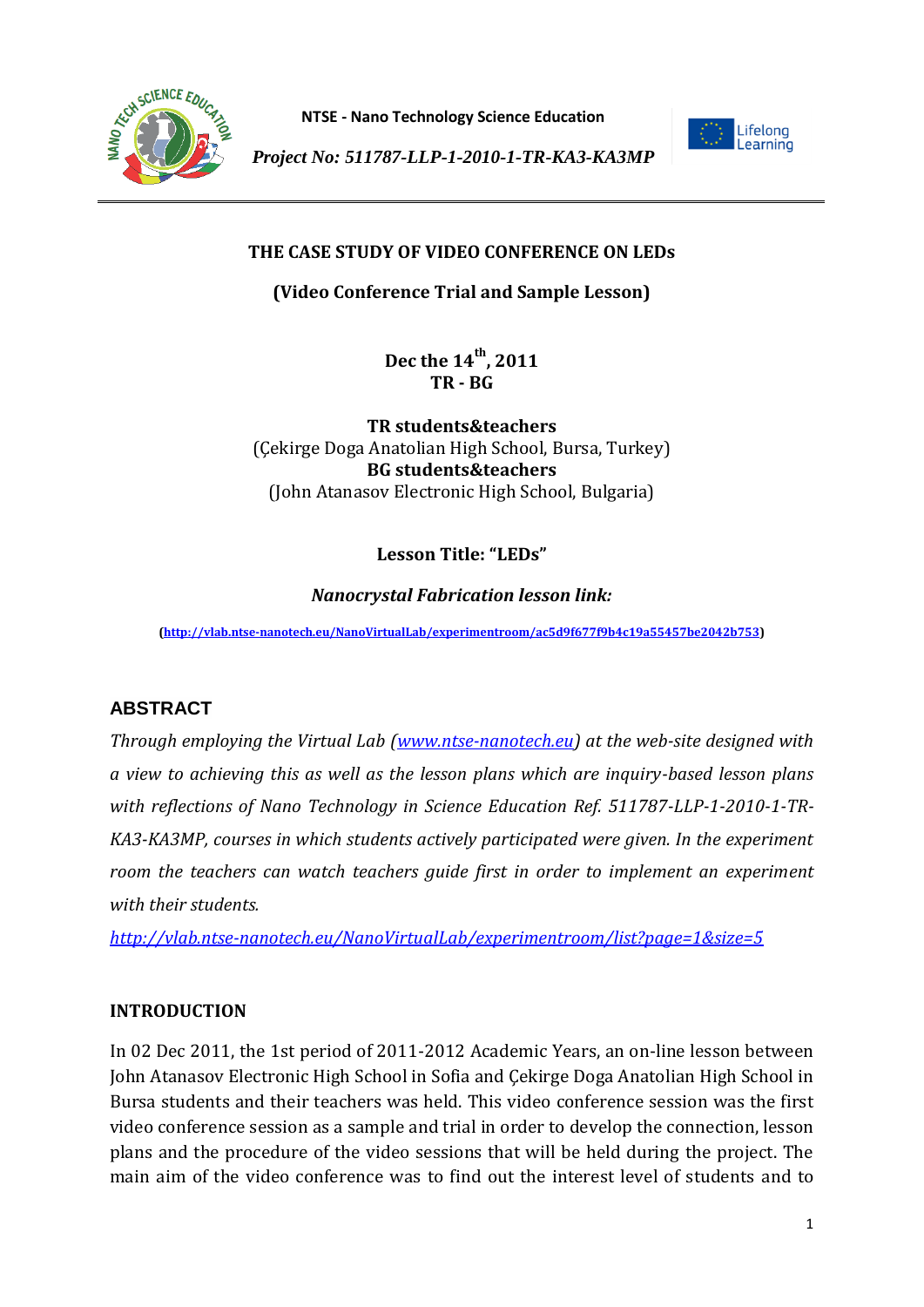



*Project No: 511787-LLP-1-2010-1-TR-KA3-KA3MP*

raise their interest in nanotechnology. The video conference session was conducted in 60 min. During the video conference students were informed about LEDs (Light Emitting Diodes). During the video conference session, it was aspired to;

- Understand the main concepts in LEDs
- **Comprehend the relation between stimulations of atoms and light**
- **Comprehend the structure of light**
- Acquire the relation between wavelength and colour of light
- Understand the advantages of using LEDs

The empiric procedure of the implementation is explained in a timely fashion below.

- 1. While planning the education, integration of inquiry based learning, improving digital and science literacy drawn out in scope of the NTSE project have been taken into consideration and each activity aims to gain these competences.
- 2. The call for video-conference sessions was sent to schools and they were informed about the requirements of the video conference session.
- 3. The week before the commencement of the implementation of the empiric process, the project expert has met the students and informed them on the implementation and tried to motivate them to willingly participate.
- 4. Before the implementation of the sample experiment about LEDs experiment, a ppt presentation prepared specially for this video conference by the Turkish project expert was mailed to BG in order to have the students and teachers informed.
- 5. Before the video conference, BG mailed their smart board program and the Turkish teacher uploaded it on their own smart board in order to synchronise both smart boards in TR and BG.
- 6. Turkish teacher introduced the lesson about LEDs and implemented an activity using LED strips and normal light bulb with the students.
- 7. Both during and at the end of the video conference TR and BG students asked their questions.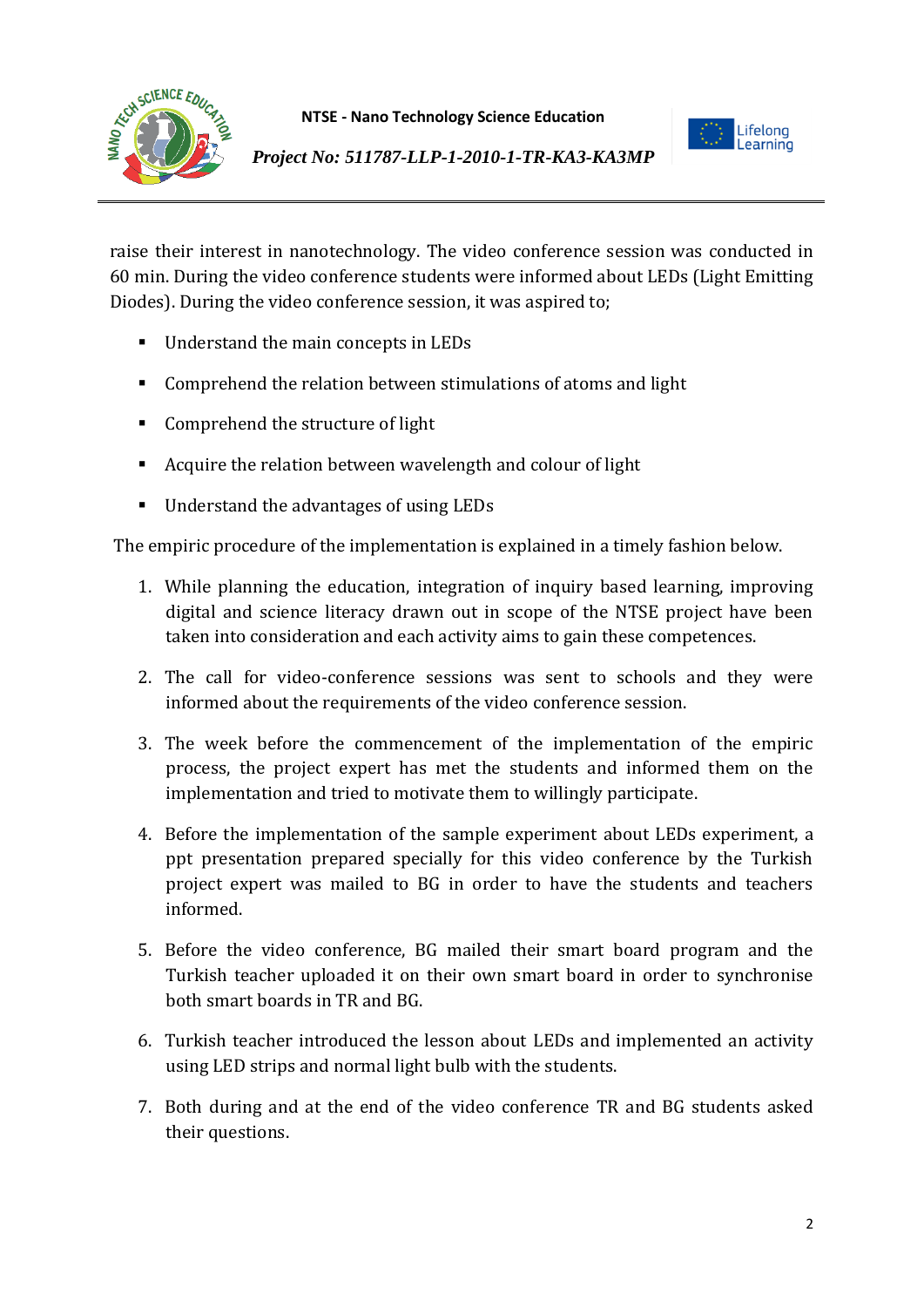



*Project No: 511787-LLP-1-2010-1-TR-KA3-KA3MP*

8. At the end of the video conference students of John Atanasov Electronic High School have demonstrated an activity using a PC microscope with LEDs. They showed the microscope images of different objects and asked the students to guess what they were.

## **THE STEPS OF INTERACTIVE LEDs EXPERIMENT WITH STUDENTS**

The students of both schools participated in the LEDs experiment were able to follow the presentation used.





The teacher implemented the lesson about LEDs. Students comprehended the metals used in LEDs, realised the main concepts of producing light, the relation between stimulation of atoms and light, the properties of light, the relation between the wavelength and the colour of light produced, advantages of using LEDs.





At the end of the lesson students in TR did the activity with LEDs and light bulb in order to see the differences between light bulb and LEDs and to visualise the light produced via stimulation of metal atoms used in LEDs.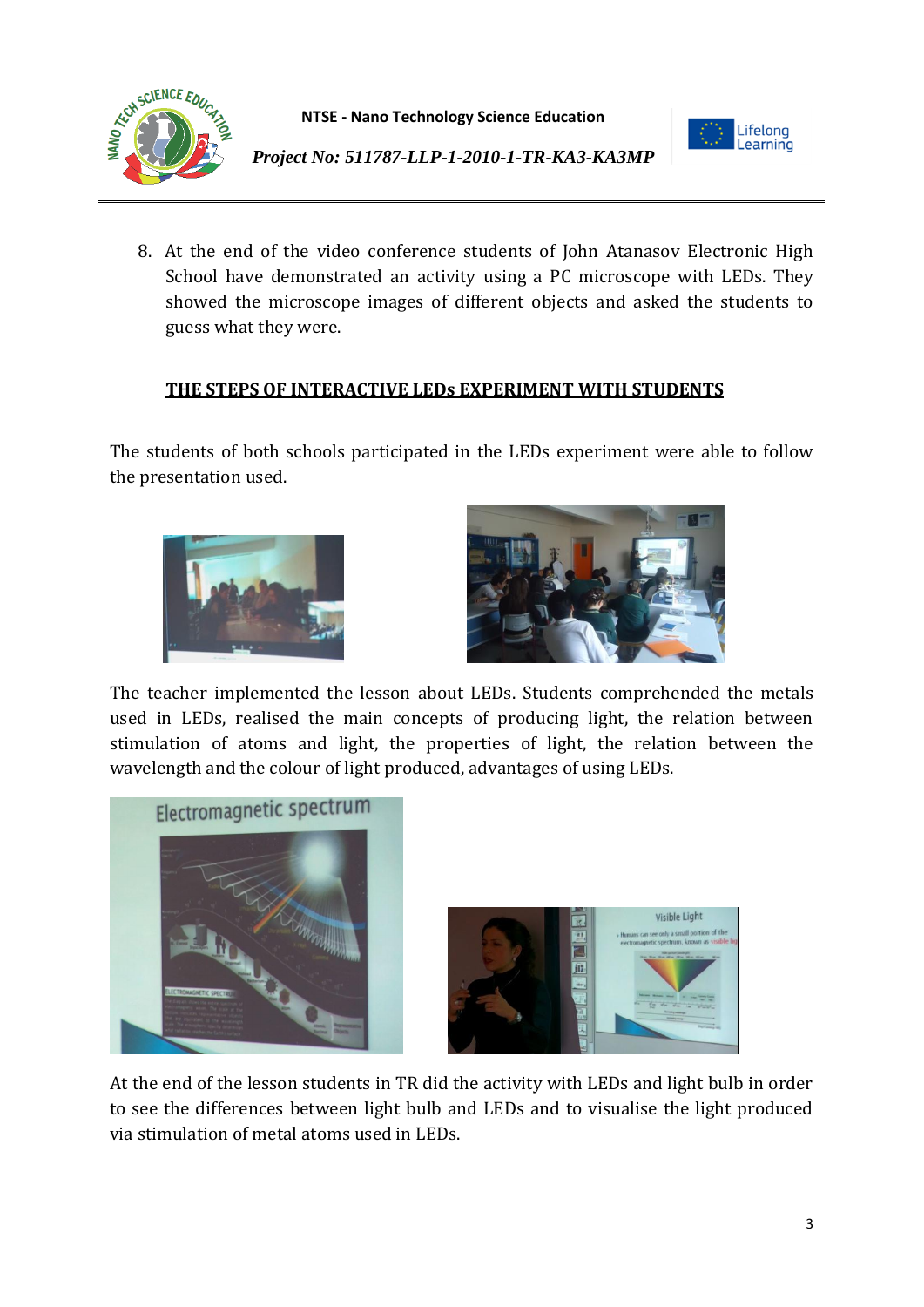



*Project No: 511787-LLP-1-2010-1-TR-KA3-KA3MP*





At the end of the experiment BG students showed different images of different materials by using a PC microscope with LEDs and asked the TR students to find out what they were. This activity helped the students to understand the size and acquire the decrease of size in images.